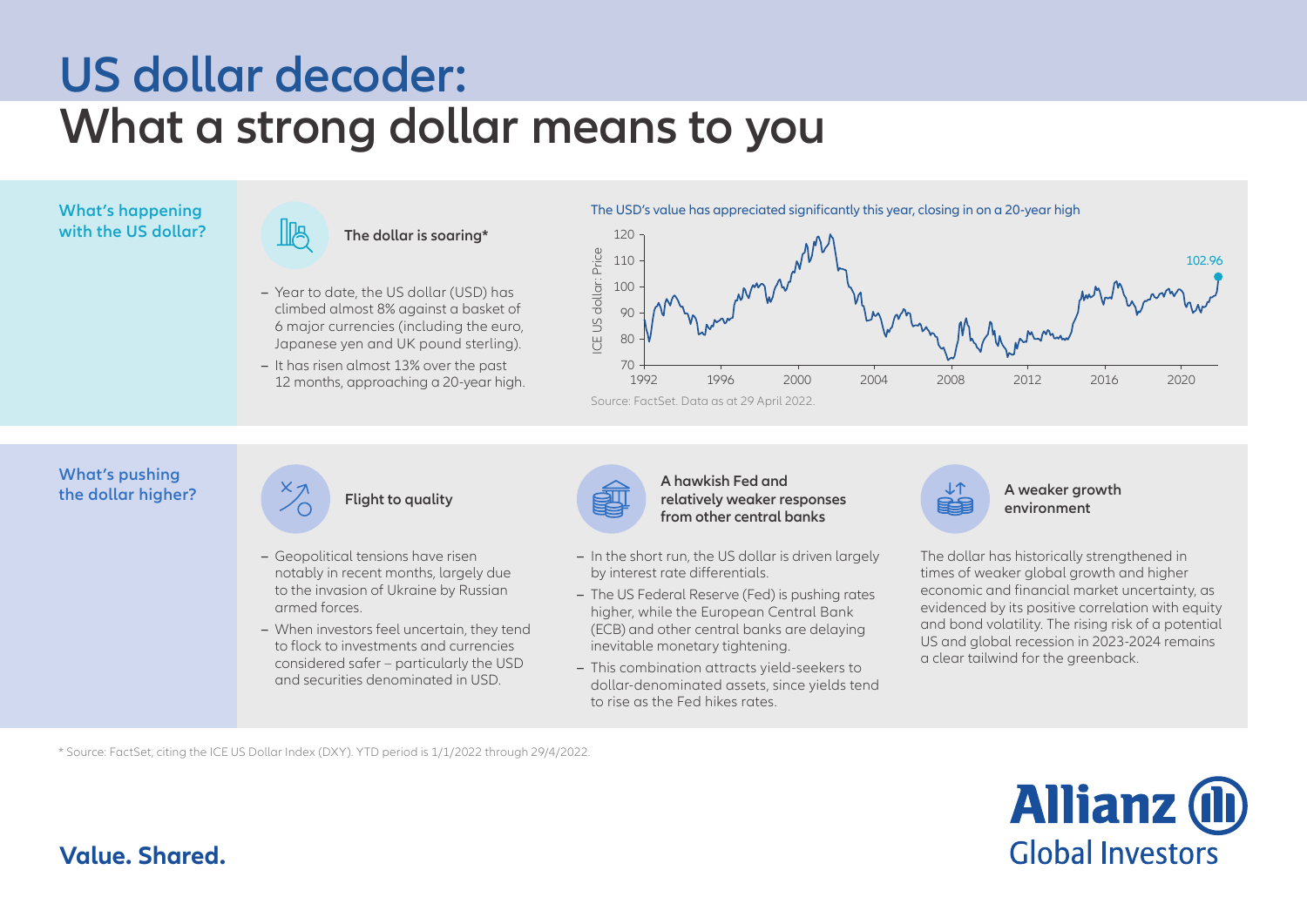#### **What's Allianz Global Investors' outlook for the dollar?**



- **–** We believe the strong US dollar trend is still intact, based in part on the drivers mentioned above.
- **–** These include a flight to quality, interest rate differentials between central banks and the risk of economic recession.



- **–** The dollar appears overvalued based on longer-term valuation metrics.
- **–** The US is also running a large current account and fiscal deficit, which is usually burdensome for a country's currency.
- **–** In addition, the yuan is gaining acceptance in some circles as a solid medium of global trade.



*<u>Our bottom line</u>* 

- **–** In the near term, we believe the dollar will continue to appreciate, although at a slower rate.
- **–** We may see a "topping out" or correction later in 2022.
- **–** But if the global economy weakens or even enters a recession, the dollar should be well supported overall.

#### **The upside (and downside) of a stronger dollar**

#### **The upside**

- **–** Owning dollars (and dollar-denominated assets) may be beneficial, since these assets may be worth more if the dollar continues to rise.
- **–** Owning USD-denominated assets may help European investors in particular. The euro has recently depreciated noticeably against the dollar, and euroarea yields tend to be lower than their US counterparts.

#### **The downside**

- **–** A stronger dollar makes it harder for non-US countries to curb inflation, since their policymakers must defend their currencies or risk "importing" inflation.
- **–** US exports may slow as non-US customers have less purchasing power.
- **–** Risks for the Fed could increase as it tries to navigate a tightrope between taming inflation and not stifling growth.



#### **Timely investment ideas**

| US dollar-denominated securities                                                                                                                                         |                                                                                                                                                                          |                                                                                                                                                                                                                                                |                                                                                                                                                                                              |                                                                                                                                                                                                                                                |
|--------------------------------------------------------------------------------------------------------------------------------------------------------------------------|--------------------------------------------------------------------------------------------------------------------------------------------------------------------------|------------------------------------------------------------------------------------------------------------------------------------------------------------------------------------------------------------------------------------------------|----------------------------------------------------------------------------------------------------------------------------------------------------------------------------------------------|------------------------------------------------------------------------------------------------------------------------------------------------------------------------------------------------------------------------------------------------|
| Lower risk, lower reward potential                                                                                                                                       |                                                                                                                                                                          |                                                                                                                                                                                                                                                | Higher risk, higher reward potential                                                                                                                                                         |                                                                                                                                                                                                                                                |
| US government<br><b>bonds</b>                                                                                                                                            | <b>US investment-</b><br>grade corporate                                                                                                                                 | <b>US</b> short-duration<br>high-yield bonds                                                                                                                                                                                                   | <b>US high-yield</b><br><b>bonds</b>                                                                                                                                                         | US convertible<br><b>securities</b>                                                                                                                                                                                                            |
| Fixed-income<br>securities (such<br>as US Treasuries)<br>issued by the<br>US government,<br>which guarantees<br>the timely<br>repayment of<br>interest and<br>principal. | bonds<br>Investment-grade<br>securities issued<br>by US corporations<br>to pay down debt.<br>Investment-grade<br>ratings imply a<br>relatively lower<br>risk of default. | Non-investment<br>grade securities<br>that offer higher<br>current income<br>with a lower level<br>of interest-rate risk,<br>in exchange for<br>certain additional<br>risks. Category<br>can include<br>high-quality credit<br>and bank loans. | Non-investment<br>grade securities<br>that feature a<br>favourable risk/<br>reward profile<br>relative to other<br>asset classes,<br>seeking equity-<br>like return with<br>less volatility. | Corporate bonds<br>that can be<br>exchanged for<br>stock. They offer<br>an attractive<br>asymmetric return<br>profile – meaning<br>they have historically<br>participated in more<br>of the underlying<br>stock's upside than<br>its downside. |

Short-duration versions of these securities may help reduce interest-rate sensitivity, which may be beneficial given rising US interest rates.